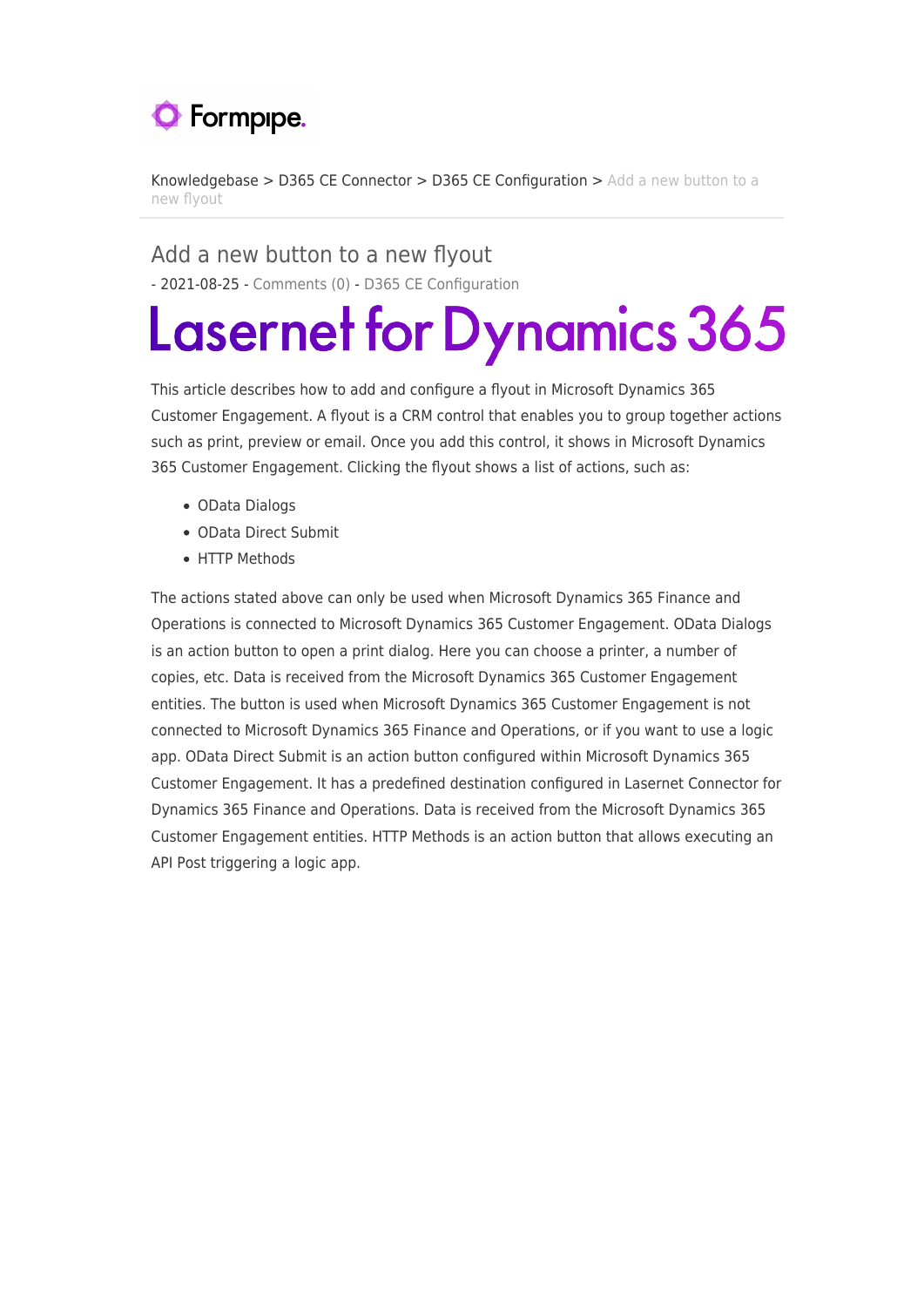| 噩                        | Dynamics 365 $\sim$       |                    |        | Sales      | $\checkmark$                     |                 |  | Quotes > DynAzureQuote2 >                                        |                     |  |
|--------------------------|---------------------------|--------------------|--------|------------|----------------------------------|-----------------|--|------------------------------------------------------------------|---------------------|--|
|                          | LASERNET -                | <b>DIRECT PRIN</b> |        |            |                                  |                 |  | $+$ NEW $\bar{m}$ DELETE $\bar{m}$ CREATE ORDER $\bar{m}$ REVISE |                     |  |
|                          | 口 Dialog (LAC365FO/OData) |                    |        |            |                                  |                 |  |                                                                  | <b>Total Amount</b> |  |
|                          | 白 Dialog(Group)           |                    |        |            |                                  |                 |  | \$3,453.00                                                       |                     |  |
|                          | Preview to screen         |                    |        |            |                                  |                 |  |                                                                  |                     |  |
|                          | Submit Direct To Lasernet |                    |        |            |                                  |                 |  |                                                                  |                     |  |
|                          | Printer 1st floor (HTTP)  |                    |        |            |                                  |                 |  |                                                                  |                     |  |
|                          | Quote ID*                 |                    | M6C3V8 | QUO-01001- |                                  | <b>PRODUCTS</b> |  |                                                                  |                     |  |
|                          |                           |                    |        |            | Product Na<br>Properties<br>Unit |                 |  |                                                                  |                     |  |
| Revision ID <sup>*</sup> |                           |                    |        |            | IJ                               | A0001           |  |                                                                  |                     |  |

## **Prerequisites**

To execute the steps listed below, you require:

- Administrative access to the Microsoft Dynamics 365 Customer Engagement environment.
- An endpoint address which complies with the environment to send the call from Microsoft Dynamics 365 Customer Engagement.

An endpoint address can be either an entry point for the logic app or a corresponding URL in Microsoft Dynamics 365 Finance and Operations.

## **Steps**

Please follow the step-by-step instructions below:

1. Log in to the Microsoft Dynamics 365 Customer Engagement environment where Lasernet Connector for Microsoft Dynamics 365 Customer Engagement has been deployed as a managed solution.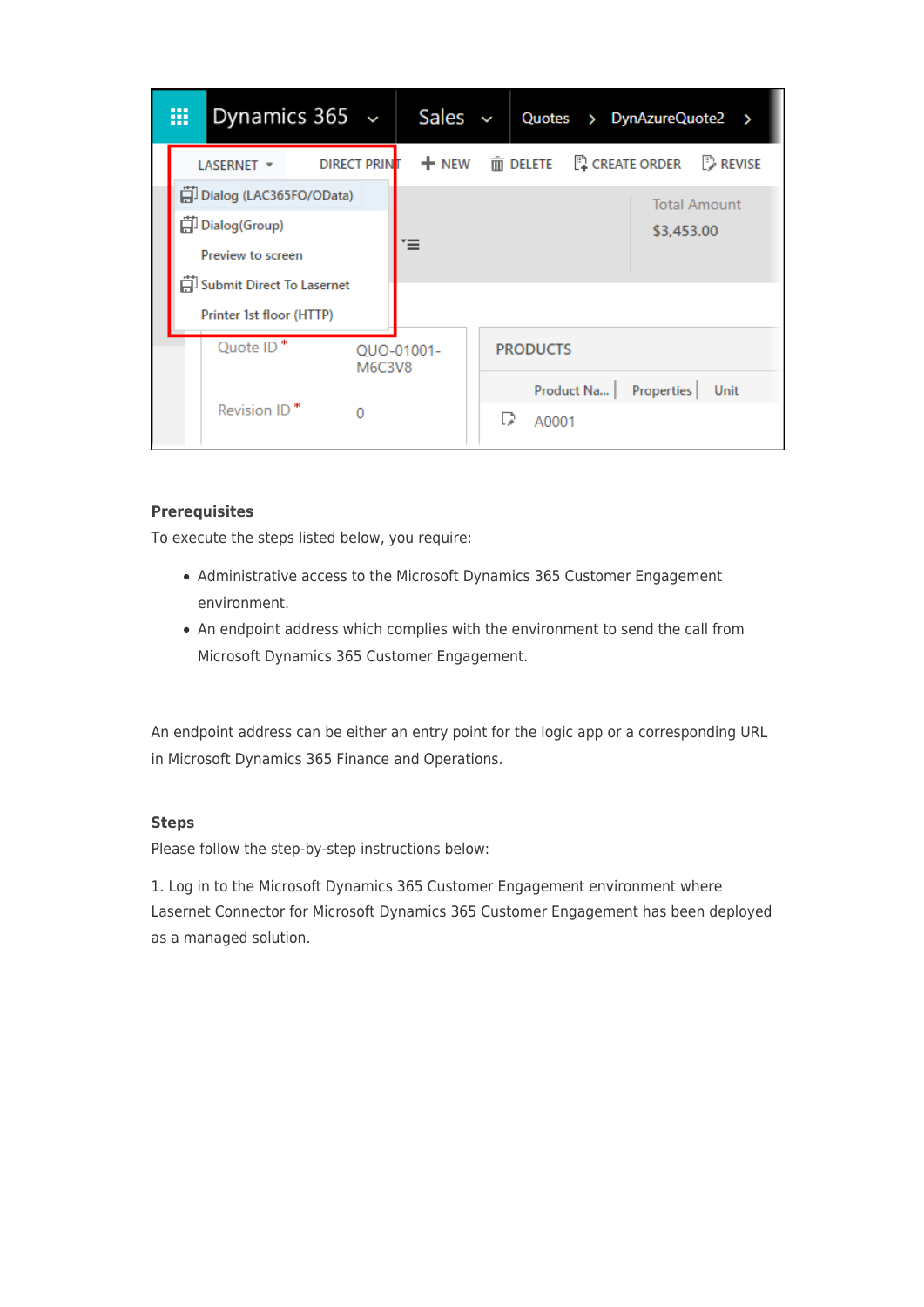| Dynamics $365 \sim$ Sales $\sim$ Dashboards ><br>田                           | SANDBOX                                                      | ø | 10 | ¢ | O           |         |  |
|------------------------------------------------------------------------------|--------------------------------------------------------------|---|----|---|-------------|---------|--|
| G-SAVE AS 『LINEW   - O REFRESH ALL 单ADVANCED FIND                            |                                                              |   |    |   |             |         |  |
| Sales Activity Social Dashboard v                                            |                                                              |   |    |   |             |         |  |
| 0 回 回<br>Sales Pipeline                                                      | <b>What's New</b>                                            |   |    |   |             | 园       |  |
| My Open Opportunities                                                        | Enter post here<br>All posts Auto posts User posts Assistant |   |    |   | <b>POST</b> |         |  |
|                                                                              | All records =                                                |   |    |   | *           | $\circ$ |  |
|                                                                              |                                                              |   |    |   |             |         |  |
| There are no Opportunities in this view to create<br>a Sales Pipeline chart. |                                                              |   |    |   |             |         |  |

2. On the **Sales** menu, click the down-pointed arrow to show the navigation menu. Under the **Settings** flyout, locate the **Lasernet** list, and then click **Flyouts**.

| Dynamics 365 v<br>田<br>Sales v Dashboards >                                  | SANDBOX                                  | ø | ø | ¢ | Ō |  |
|------------------------------------------------------------------------------|------------------------------------------|---|---|---|---|--|
| Service<br><b>Sales</b>                                                      | Marketing<br>Training<br><b>Settings</b> |   |   |   |   |  |
| Lasernet                                                                     |                                          |   |   |   |   |  |
| <b>O</b> Buttons<br><b>HTTP Methods</b>                                      |                                          |   |   |   |   |  |
| OData Dialogs<br><b>Flyouts</b>                                              |                                          |   |   |   |   |  |
| <b>SALE AND STATE</b>                                                        |                                          |   |   |   |   |  |
| OData Direct Submit<br>O                                                     |                                          |   |   |   |   |  |
| O<br>Criterion                                                               |                                          |   |   |   |   |  |
| O<br>Parameters                                                              |                                          |   |   |   |   |  |
|                                                                              |                                          |   |   |   |   |  |
|                                                                              |                                          |   |   |   |   |  |
|                                                                              |                                          |   |   |   |   |  |
| There are no Opportunities in this view to create<br>a Sales Pipeline chart. |                                          |   |   |   |   |  |
|                                                                              |                                          |   |   |   |   |  |
|                                                                              | $\sim$ 1.                                |   |   |   |   |  |

3. On the Flyouts page that opens, click the **New** button to create a new flyout.

| Dynamics 365 ~<br>m<br>Settings $\sim$                                    | Flyouts >                      | SANDBOX                                                                                                                                                                                                                               | b<br>G)<br>¢                                 | Ō             |
|---------------------------------------------------------------------------|--------------------------------|---------------------------------------------------------------------------------------------------------------------------------------------------------------------------------------------------------------------------------------|----------------------------------------------|---------------|
| + NEW BOELETE   - 40 EMAIL A LINK   - 0 <sup>0</sup> FLOW - BRUN REPORT - |                                | $[ \overline{\underline{\mathbf{0}}} ]$ EXCELTEMPLATES - $[ \overline{\mathbf{0}}_a$ EXPORT TO EXCEL $  \cdot  $ $\overline{\underline{\mathbf{0}}}$ import data $  \cdot  $ $\overline{\underline{\mathbf{1}}}$ chart pane $\cdot  $ |                                              |               |
| * Active Flyouts *                                                        |                                |                                                                                                                                                                                                                                       | Search for records                           | Q             |
| $\Box$   Name $\uparrow$                                                  | Created On<br>$\blacksquare$   |                                                                                                                                                                                                                                       |                                              | $T$ $\circ$   |
| MarketingFlyout                                                           | 9/5/2019 10:14 AM              |                                                                                                                                                                                                                                       |                                              | <b>Charts</b> |
| StandardFlyout                                                            | 5/16/2019 2:25 PM              |                                                                                                                                                                                                                                       |                                              | Ð             |
|                                                                           |                                |                                                                                                                                                                                                                                       |                                              |               |
|                                                                           |                                |                                                                                                                                                                                                                                       |                                              | les           |
|                                                                           |                                |                                                                                                                                                                                                                                       |                                              | <b>Ind</b>    |
|                                                                           |                                |                                                                                                                                                                                                                                       |                                              |               |
|                                                                           |                                |                                                                                                                                                                                                                                       |                                              |               |
|                                                                           |                                |                                                                                                                                                                                                                                       |                                              |               |
|                                                                           |                                |                                                                                                                                                                                                                                       |                                              |               |
|                                                                           |                                |                                                                                                                                                                                                                                       |                                              |               |
| 1 - 2 of 2 (0 selected)<br>$AII = 0$                                      | G<br>H<br>A B C<br>D<br>Ε<br>F | M<br>κ<br>N<br>$\circ$<br>R<br>$\mathsf{p}$<br>٥<br>$\mathbf{I}$<br>s<br>L                                                                                                                                                            | W<br>U<br>v<br>$\mathbf{x}$<br>Y.<br>z<br>H4 | Page 1        |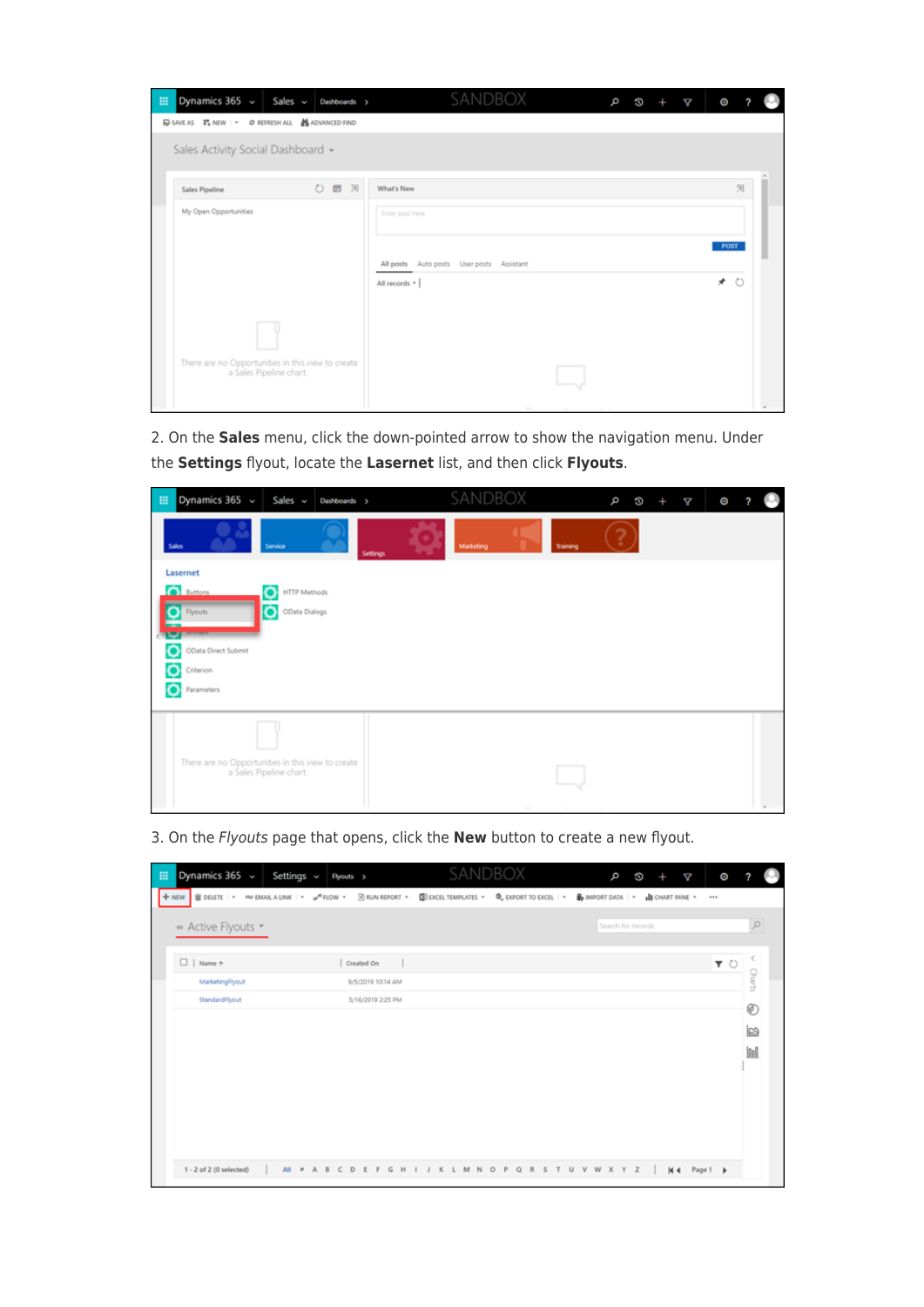4. Enter a descriptive name for the flyout you are adding, and then click **Save**.

5. On the Sales menu, click the down-pointed arrow to show the navigation menu and under the Settings flyout, locate the Lasernet list, and then click **Groups**.

| Dynamics 365 v<br>冊           | Settings v Groups >                                                                      | SANDBOX                                                  | ø<br>$\circ$ +<br>A | $Q = ?$            |           |
|-------------------------------|------------------------------------------------------------------------------------------|----------------------------------------------------------|---------------------|--------------------|-----------|
| Service<br>Sales              |                                                                                          | Marketing<br>Training                                    |                     |                    |           |
| Lasernet                      |                                                                                          |                                                          |                     |                    |           |
| o<br>O<br>Buttons             | <b>HTTP Methods</b>                                                                      |                                                          |                     |                    |           |
| O Ryouts                      | C Cluta Dialogs                                                                          |                                                          |                     |                    |           |
| $\bullet$ Groups              |                                                                                          |                                                          |                     |                    |           |
| OData Direct Submit<br>皿<br>О | Dynamics 365 ~                                                                           | Settings v Groups >                                      | SANDBOX             | Þ<br>¢<br>50       | $\circ$ ? |
| Ò<br>Criterion                | +NW BOUTE - @BARAUNK - #AOW - BRINNPORT - BIDORTRANGUTS - @DOORTRODOR - @BRINGEDASA - -- |                                                          |                     |                    |           |
| Ò<br>Parameters               | * Active Groups *                                                                        |                                                          |                     | Search for records | $\Omega$  |
|                               | $\square$ Name +                                                                         | Created On                                               |                     | $T$ 0              |           |
|                               | MarketingGroup                                                                           | 9/5/2019 10:18 AM                                        |                     |                    | Charts    |
|                               | StandardGroup                                                                            | 5/16/2019 2:23 PM                                        |                     |                    | Ø         |
| $1 - 2$ of $2$ (0 selected)   |                                                                                          |                                                          |                     |                    | b         |
|                               |                                                                                          |                                                          |                     |                    | Ы         |
|                               |                                                                                          |                                                          |                     |                    |           |
|                               |                                                                                          |                                                          |                     |                    |           |
|                               |                                                                                          |                                                          |                     |                    |           |
|                               |                                                                                          |                                                          |                     |                    |           |
|                               |                                                                                          |                                                          |                     |                    |           |
|                               | 1 - 2 of 2 (0 selected)                                                                  | AI # A B C D E F G H I J K L M N O P Q R S T U V W X Y Z |                     | H4 Page 1 b        |           |

As a result, the **Groups** page opens.

6. Click the **New** button to add a new group.

7. Enter a descriptive name, and then click **Save**.

| $\frac{1}{2}$ Dynamics 365 $\sim$ | Settings $\sim$        | Groups > New Lasemet group |                                            | SANDBOX | ۹ | ö | ₫ | O |   |                          |
|-----------------------------------|------------------------|----------------------------|--------------------------------------------|---------|---|---|---|---|---|--------------------------|
| El save                           | SAVE&CLOSE + NEW PROW- | <b>E FORM EDITOR</b>       |                                            |         |   |   |   |   |   | $\times$                 |
| LASERNET GROUP : INFORMATION      |                        |                            |                                            |         |   |   |   |   |   |                          |
| New Lasernet group =              |                        |                            |                                            |         |   |   |   |   |   |                          |
| - General                         |                        |                            |                                            |         |   |   |   |   |   |                          |
| Name*                             | Quote                  |                            |                                            |         |   |   |   |   |   |                          |
| Separate in sections              | Yes                    |                            |                                            |         |   |   |   |   |   |                          |
| Owner <sup>*</sup>                | * Michael Rogers       |                            |                                            |         |   |   |   |   |   |                          |
| Lasernet criterion                |                        |                            |                                            |         |   |   |   |   |   |                          |
| Name +                            |                        | Created On                 |                                            |         |   |   |   |   |   |                          |
|                                   |                        |                            | To enable this content, create the record. |         |   |   |   |   |   | $\overline{\phantom{a}}$ |
| Active                            |                        |                            |                                            |         |   |   |   |   | я |                          |

8. Scroll down to the Lasernet criterion section and click the **plus** sign to add criterion/criteria to the group.

Criteria display rules for your group. A criterion allows either displaying or hiding your group on different entity pages.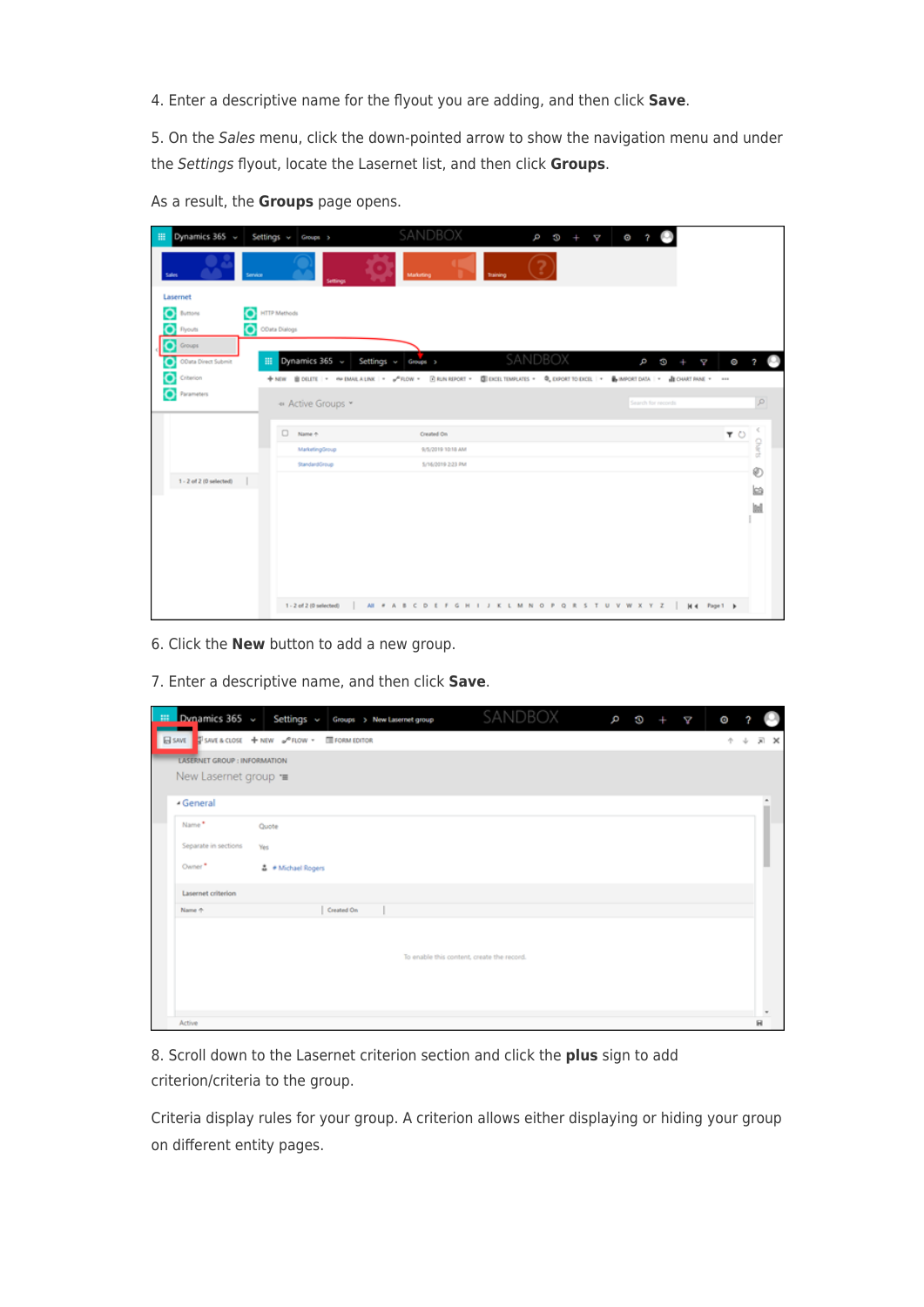| Dynamics 365 $\sim$ Settings $\sim$ Groups > Quote ><br>扭                                                    |                                    |            |  | SANDBOX                                                            |  | q<br>$\boldsymbol{\Omega}$ | ¢ | O |   |          |
|--------------------------------------------------------------------------------------------------------------|------------------------------------|------------|--|--------------------------------------------------------------------|--|----------------------------|---|---|---|----------|
| DIRECT PRINT + NEW G DEACTIVATE III DELETE \$4.ASSIGN < SHARE ON BAAL A LINK @ RUN WORKFLOW III START DIALOG |                                    |            |  |                                                                    |  |                            |   |   |   | $\times$ |
| LASERNET GROUP : INFORMATION<br>Quote $\equiv$                                                               |                                    |            |  |                                                                    |  |                            |   |   |   |          |
| - General                                                                                                    |                                    |            |  |                                                                    |  |                            |   |   |   |          |
| Name*<br>Separate in sections<br>Owner*                                                                      | Quote<br>Yes<br>≛ # Michael Rogers |            |  |                                                                    |  |                            |   |   |   |          |
| Lasernet criterion                                                                                           |                                    |            |  |                                                                    |  |                            |   |   | F |          |
| Name 4                                                                                                       |                                    | Created On |  |                                                                    |  |                            |   |   |   |          |
|                                                                                                              |                                    |            |  | D                                                                  |  |                            |   |   |   |          |
|                                                                                                              |                                    |            |  | No Lasemet criterion found for this Lasemet group. Select Add (+). |  |                            |   |   |   | ×        |
| Active                                                                                                       |                                    |            |  |                                                                    |  |                            |   |   |   | н        |

Use the **Search** functionality to find the required criteria. To this end, type a name in the search text box, and then click the magnifying glass icon, or just click the magnifying glass icon without typing the criterion name. Once the list is populated with available criteria, click the criterion you need to add it.

Select at least the **deny all** criterion to prevent the group from showing up for every entity in Microsoft Dynamics 365 Customer Engagement, except for the one for which you create a flyout. If the **deny all** criterion has not been created yet, please make sure to create the one (see the steps listed below).

If this is a new installation, no criteria are present in the system, and thus, you shall create them first by following the instructions listed below. To this end, click the **New** button while searching for a criterion.

| Dynamics 365 v Settings v Groups > Quote >                                                                                                                                                                                                                     |                    |            |  | SANDBOX |  | þ | 10 | ₫ | O       |          |            |
|----------------------------------------------------------------------------------------------------------------------------------------------------------------------------------------------------------------------------------------------------------------|--------------------|------------|--|---------|--|---|----|---|---------|----------|------------|
| DIRECT PRINT + NEW BOEACTIVATE BOELETE \$4,4551GN < SHARE <we &="" <="" a="" dialog="" email="" extart="" link="" run="" td="" workflow=""><td></td><td></td><td></td><td></td><td></td><td></td><td></td><td></td><td>办</td><td></td><td><b>x</b> x</td></we> |                    |            |  |         |  |   |    |   | 办       |          | <b>x</b> x |
| LASERNET GROUP : INFORMATION                                                                                                                                                                                                                                   |                    |            |  |         |  |   |    |   |         |          |            |
| Quote $\equiv$                                                                                                                                                                                                                                                 |                    |            |  |         |  |   |    |   |         |          |            |
|                                                                                                                                                                                                                                                                | <b>NAMES</b>       |            |  |         |  |   |    |   |         |          | ٠          |
| Separate in sections                                                                                                                                                                                                                                           | Yes                |            |  |         |  |   |    |   |         |          |            |
| Owner*                                                                                                                                                                                                                                                         | ≛ # Michael Rogers |            |  |         |  |   |    |   |         |          |            |
| Lasernet criterion                                                                                                                                                                                                                                             |                    |            |  |         |  |   |    |   |         | ÷        |            |
| Name 4                                                                                                                                                                                                                                                         |                    | Created On |  |         |  |   |    |   |         |          |            |
| deny                                                                                                                                                                                                                                                           |                    |            |  |         |  |   |    |   |         | $\Omega$ |            |
| dery <sub>s</sub> al<br>9/5/2019 10:05 AM<br><b><i><u>PERMIT</u></i></b>                                                                                                                                                                                       |                    |            |  |         |  |   |    |   |         |          |            |
| Look Up More Records                                                                                                                                                                                                                                           |                    |            |  |         |  |   |    |   |         |          |            |
| 1 result                                                                                                                                                                                                                                                       |                    |            |  |         |  |   |    |   | $+$ New |          |            |
|                                                                                                                                                                                                                                                                |                    |            |  |         |  |   |    |   |         |          |            |
|                                                                                                                                                                                                                                                                |                    |            |  |         |  |   |    |   |         |          |            |
|                                                                                                                                                                                                                                                                |                    |            |  |         |  |   |    |   |         |          |            |
| Lasernet flyouts/groups (Group)                                                                                                                                                                                                                                |                    |            |  |         |  |   |    |   |         | $+$ =    |            |
| Active                                                                                                                                                                                                                                                         |                    |            |  |         |  |   |    |   |         |          | я          |

As a result, the New Lasernet Criteria window opens. In the window, define a name, a criterion type and a primary entity type value. Once you are done, click the **Save & Close** button.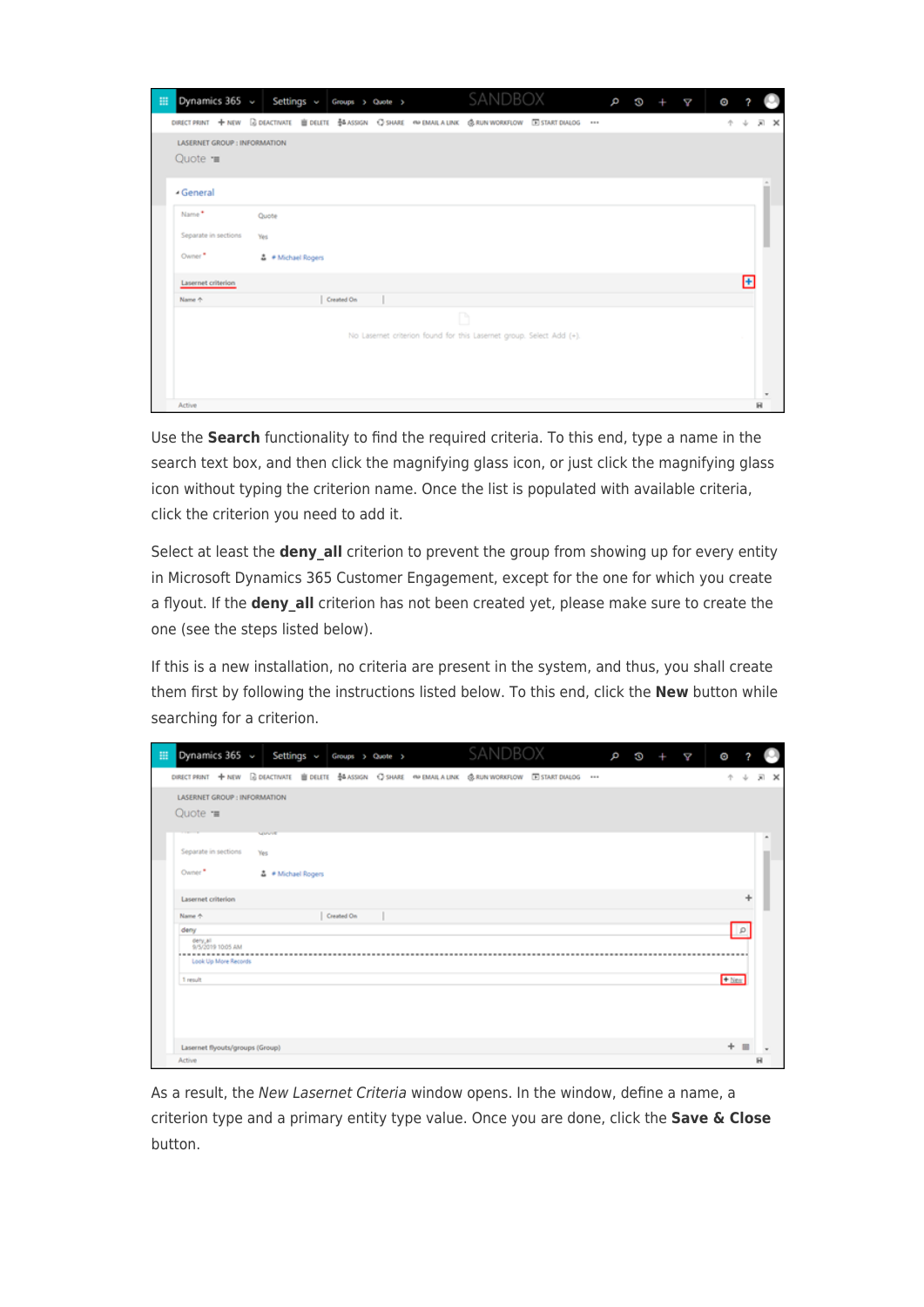To find out what entity types are available in the system, you need to access the Entities list. To this end, on the Sales menu, click the down-pointed arrow to show the navigation menu. Under the Settings flyout, locate the Customization list, and then click **Customizations**. On the Customization page that opens, click **Customize the system**. As a result, a new window opens. To access the Entities list, on the Default Solution pane, expand the **Entities** component.

| 冊 | Dynamics 365 v                                   | Settings $\sim$    |             | Criterion > New Lasernet criteria >                | م | O | Κ | Θ | 2 |   |
|---|--------------------------------------------------|--------------------|-------------|----------------------------------------------------|---|---|---|---|---|---|
|   | 日SAVE 自SAVE & CLOSE + NEW o <sup>no</sup> FLOW + |                    | FORM EDITOR |                                                    |   |   |   |   |   |   |
|   | <b>LASERNET CRITERIA : INFORMATION</b>           |                    |             |                                                    |   |   |   |   |   |   |
|   | New Lasernet criteria =                          |                    |             |                                                    |   |   |   |   |   |   |
|   | - General                                        |                    |             |                                                    |   |   |   |   |   |   |
|   | Name <sup>*</sup>                                | deny_all           |             |                                                    |   |   |   |   |   |   |
|   | Criteria Type <sup>*</sup>                       | Deny               |             |                                                    |   |   |   |   |   |   |
|   | Primary Entity type                              |                    |             |                                                    |   |   |   |   |   |   |
|   | Selected Entity type                             |                    |             |                                                    |   |   |   |   |   |   |
|   | Owner <sup>*</sup>                               | 흡 ● Michael Rogers |             |                                                    |   |   |   |   |   |   |
|   | Lasernet flyouts                                 |                    |             |                                                    |   |   |   |   |   |   |
|   | Name 个                                           |                    | Created On  |                                                    |   |   |   |   |   |   |
|   |                                                  |                    |             |                                                    |   |   |   |   |   |   |
|   |                                                  |                    |             | To enable this content, create the record.         |   |   |   |   |   |   |
|   |                                                  |                    |             |                                                    |   |   |   |   |   |   |
|   | Active                                           |                    |             |                                                    |   |   |   |   |   | н |
|   |                                                  |                    |             |                                                    |   |   |   |   |   |   |
|   |                                                  |                    |             |                                                    |   |   |   |   |   |   |
| m | Dynamics 365 v                                   | Settings ~         |             | Criterion > New Lasernet criteria $\bigcup$ $\rho$ |   | G | Δ | O | ? |   |
|   | 日SAVE 自 SAVE & CLOSE + NEW o <sup>p</sup> FLOW + |                    | FORM EDITOR |                                                    |   |   |   |   |   |   |
|   | <b>LASERNET CRITERIA : INFORMATION</b>           |                    |             |                                                    |   |   |   |   |   |   |
|   | New Lasernet criteria =                          |                    |             |                                                    |   |   |   |   |   |   |
|   | ▲ General                                        |                    |             |                                                    |   |   |   |   |   |   |
|   | Name <sup>*</sup>                                | allow_order        |             |                                                    |   |   |   |   |   |   |
|   | Criteria Type <sup>*</sup>                       | Allow              |             |                                                    |   |   |   |   |   |   |
|   | <b>Primary Entity type</b>                       | order              |             |                                                    |   |   |   |   |   |   |
|   | Selected Entity type                             |                    |             |                                                    |   |   |   |   |   |   |
|   | Owner <sup>*</sup>                               | ≛ # Michael Rogers |             |                                                    |   |   |   |   |   |   |
|   | Lasernet flyouts                                 |                    |             |                                                    |   |   |   |   |   |   |
|   | Name 个                                           |                    | Created On  |                                                    |   |   |   |   |   |   |
|   |                                                  |                    |             |                                                    |   |   |   |   |   |   |
|   |                                                  |                    |             | To enable this content, create the record.         |   |   |   |   |   |   |
|   |                                                  |                    |             |                                                    |   |   |   |   |   |   |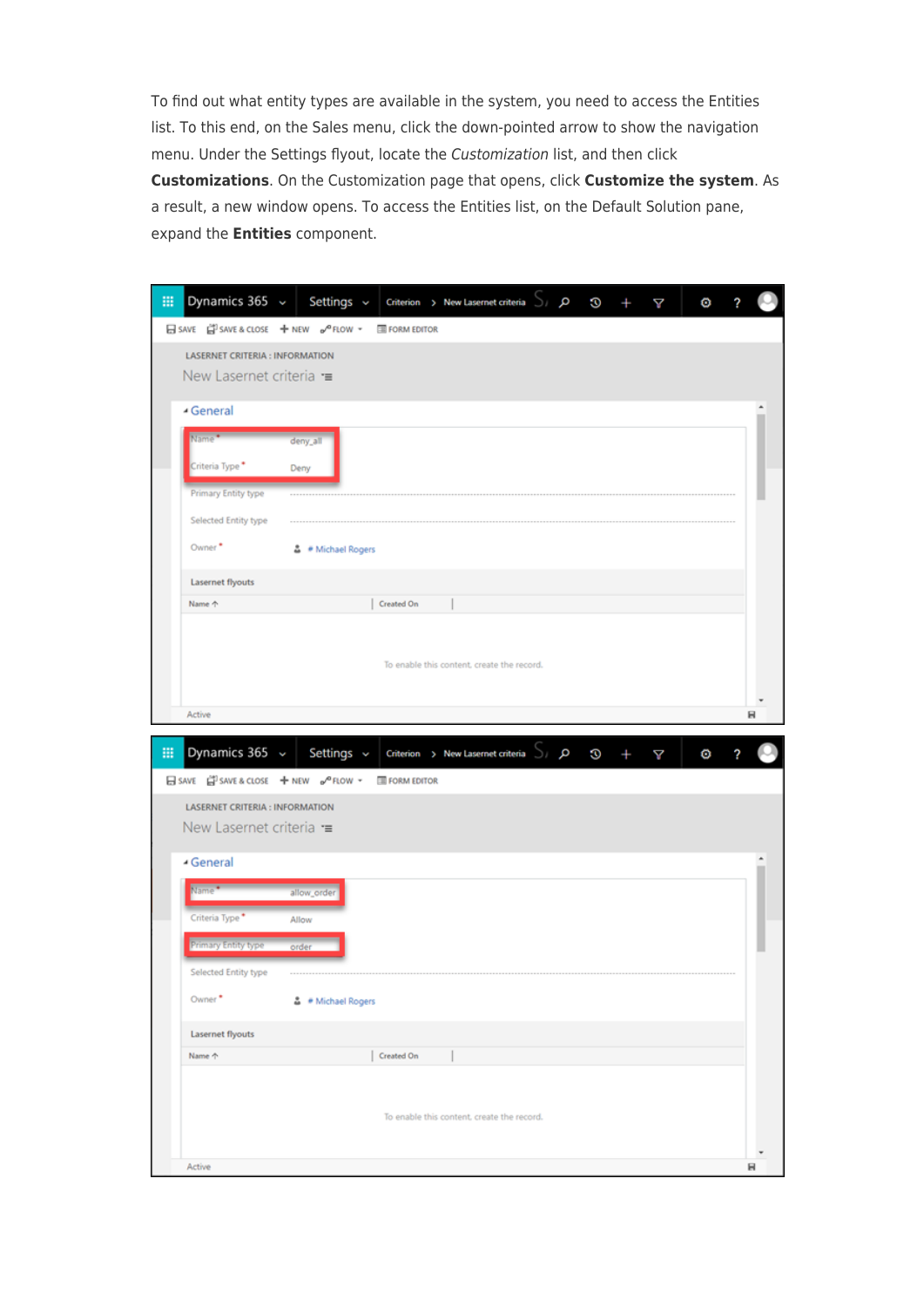9. Go back to the group and verify that you have added all the required criteria. On the screenshot below, these are **deny\_all** and **allow\_quote**. By defining criteria, you add a group to the entity you require.

| 扭 | Dynamics 365 $\sim$ Settings $\sim$ Groups > Quote >                                                                                                                                                                                               |                    |               |  | SANDBOX |  | م | ø | ¢ | O |                |
|---|----------------------------------------------------------------------------------------------------------------------------------------------------------------------------------------------------------------------------------------------------|--------------------|---------------|--|---------|--|---|---|---|---|----------------|
|   | DIRECT PRINT + NEW BOEACTIVATE BOELETE \$4,4551GN < SHARE <we <="" @="" a="" dialog="" email="" id="" link="" run="" start="" td="" workflow=""><td></td><td></td><td></td><td></td><td></td><td></td><td></td><td></td><td></td><td>× 反</td></we> |                    |               |  |         |  |   |   |   |   | × 反            |
|   | LASERNET GROUP : INFORMATION                                                                                                                                                                                                                       |                    |               |  |         |  |   |   |   |   |                |
|   | Quote $\equiv$                                                                                                                                                                                                                                     |                    |               |  |         |  |   |   |   |   |                |
|   | - General                                                                                                                                                                                                                                          |                    |               |  |         |  |   |   |   |   |                |
|   | Name*                                                                                                                                                                                                                                              | Quote              |               |  |         |  |   |   |   |   |                |
|   | Separate in sections                                                                                                                                                                                                                               | Yes                |               |  |         |  |   |   |   |   |                |
|   | Owner*                                                                                                                                                                                                                                             | A # Michael Rogers |               |  |         |  |   |   |   |   |                |
|   | Lasernet criterion                                                                                                                                                                                                                                 |                    |               |  |         |  |   |   |   |   |                |
|   | Name +                                                                                                                                                                                                                                             |                    | Created On    |  |         |  |   |   |   |   |                |
|   | allow goute                                                                                                                                                                                                                                        |                    | 9/5/2019 10:0 |  |         |  |   |   |   |   |                |
|   | deny_all                                                                                                                                                                                                                                           |                    | 9/5/2019 10:0 |  |         |  |   |   |   |   |                |
|   |                                                                                                                                                                                                                                                    |                    |               |  |         |  |   |   |   |   |                |
|   |                                                                                                                                                                                                                                                    |                    |               |  |         |  |   |   |   |   |                |
|   |                                                                                                                                                                                                                                                    |                    |               |  |         |  |   |   |   |   | $\blacksquare$ |
|   | Active                                                                                                                                                                                                                                             |                    |               |  |         |  |   |   |   |   | н              |

10. Scroll down to the Lasernet flyout/groups section, and add a new group by clicking the **plus** sign to link the group to the required flyout.

In the New Lasernet flyout/group window that opens, fill in the required fields, and then click the **Save & Close** button.

| Dynamics 365 v Settings v Groups > Gune >                                                  | SANDBOX                                                                                                                                                                                                                                  | <b>D</b> | $\circ$ +<br>¢ |     |                |
|--------------------------------------------------------------------------------------------|------------------------------------------------------------------------------------------------------------------------------------------------------------------------------------------------------------------------------------------|----------|----------------|-----|----------------|
| DRECTRINT + NEW GOLDENHOL @ DELTE \$4,000N CHANGE WIDERLAUNK @ RUN HORSTOW (ESTARTOALDS -- |                                                                                                                                                                                                                                          |          |                |     | $+ 8$ $\times$ |
| LASERNET GROUP : INFORMATION<br>Quote rm                                                   |                                                                                                                                                                                                                                          |          |                |     |                |
| Lasemet flyouts/groups (Group)                                                             |                                                                                                                                                                                                                                          |          | $+$ =          |     |                |
| Created On<br>Name 4                                                                       | <b>Ad Learnet Ryout group New Learnet Ryout group - Google Chrome</b><br>$-$ 0 $x$<br>٠<br>Dynamics 365 v Newtasenethous(  ) ; p<br>$9 + 9$<br>$\circ$<br>日SHE 日SHEACON   中MW J-ROW - 国 HORMEDICK<br>LASERNET FORDUT/GROUP : INFORMATION |          |                |     |                |
| Lasemet Groups/HTTP Methods (Group)                                                        | New Lasernet flyout/group =                                                                                                                                                                                                              |          |                |     |                |
| Counted On<br>Name 4                                                                       | - General                                                                                                                                                                                                                                |          |                |     |                |
|                                                                                            | Name <sup>+</sup><br>QuoteSubGroup<br>Flynut <sup>*</sup><br>LasemetRyout<br>Group. <sup>4</sup><br>Quote<br>Order <sup>*</sup><br>$\mathcal{H}$ .                                                                                       |          |                |     |                |
| Lasemet groups/OData Dialogs (Group)                                                       | Owner <sup>#</sup><br>& # Michael Rogers                                                                                                                                                                                                 |          |                |     |                |
| Created On<br>Name 4                                                                       | Active<br>H.<br>No Lasemet groups/OData Dialogs found for this Lasemet group. Select Add (+).                                                                                                                                            |          |                |     |                |
| Active                                                                                     |                                                                                                                                                                                                                                          |          |                | si. |                |

11. In addition, you can add the HTTP method record as well as the OData Dialog and OData Direct Submit records by clicking the **plus** sign in the corresponding section of the group.

In the New Lasernet group window that opens, search for the required record and select it. If you cannot locate the required record or no records are available in the system, it is possible to add a new one. To this end, click the **New** button while searching for a record (HTTP Method, OData Dialog or OData Direct Submit).

Otherwise, you can add a new record (HTTP Method, OData Dialog or OData Direct Submit)